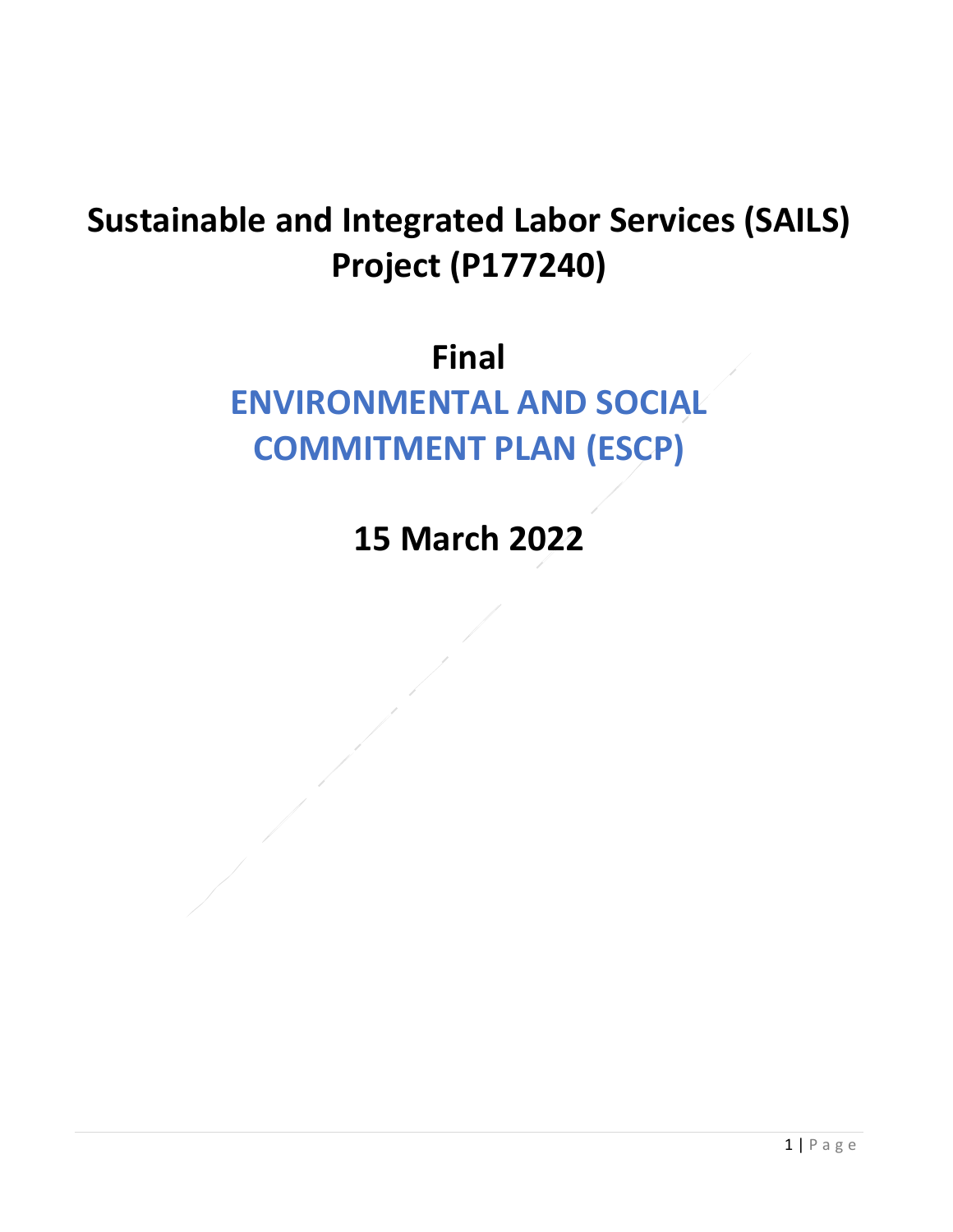## **ENVIRONMENTAL AND SOCIAL COMMITMENT PLAN**

- 1. The Republic of Maldives (the Recipient) will implement1 the Sustainable and Integrated Labor Services (SAILS) Project (the Project), with the involvement of the Ministry of Economic Development (MoED) and Maldives Pension Administration Office (MPAO), as set out in the Financing Agreement. The International Development Association (the Association)2, has agreed to provide the original financing (P177240) for the Project, as set out in the referred agreement(s).
- 2. The Recipient shall ensure that the Project is carried out in accordance with the Environmental and Social Standards (ESSs) and this Environmental and Social Commitment Plan (ESCP), in a manner acceptable to the Association. The ESCP is a part of the Financing Agreement. Unless otherwise defined in this ESCP, capitalized terms used in this ESCP have the meanings ascribed to them in the referred agreement(s).
- 3. Without limitation to the foregoing, this ESCP sets out material measures and actions that the Recipient shall carry out or cause to be carried out, including, as applicable, the timeframes of the actions and measures, institutional, staffing, training, monitoring and reporting arrangements, and grievance management. The ESCP also sets out the environmental and social (E&S) instruments that shall be adopted and implemented under the Project, all of which shall be subject to prior consultation and disclosure, consistent with the ESS, and in form and substance, and in a manner acceptable to the Association. Once adopted, said E&S instruments may be revised from time to time with prior written agreement by the Association.
- 4. As agreed by the Association and the Recipient, this ESCP will be revised from time to time if necessary, during Project implementation, to reflect adaptive management of Project changes and unforeseen circumstances or in response to Project performance. In such circumstances, the Recipient through Ministry of Economic Development (MoED) and the Association agree to update the ESCP to reflect these changes through an exchange of letters signed between the Association and the Mohamed Nabeel Ahmed, Communication, Environmental and Social Safeguard Specialist of Ministry of Economic Development (MoED) . The Recipient shall promptly disclose the updated ESCP.

 $1$  You can use this bracketed text in cases where the ESCP is updated during Project implementation or in cases where additional financing is being processed for a Project under implementation and the ESCP will cover both the original loan/credit/grant and the additional financing.

<sup>&</sup>lt;sup>2</sup> In case the project is financed by multiple financing sources (e.g. both an IBRD loan or IDA credit/grant and a TF grant), reference should be made to IBRD/IDA in all of these capacities, with a term like "World Bank" or the "Bank" used to refer to all of them collectively.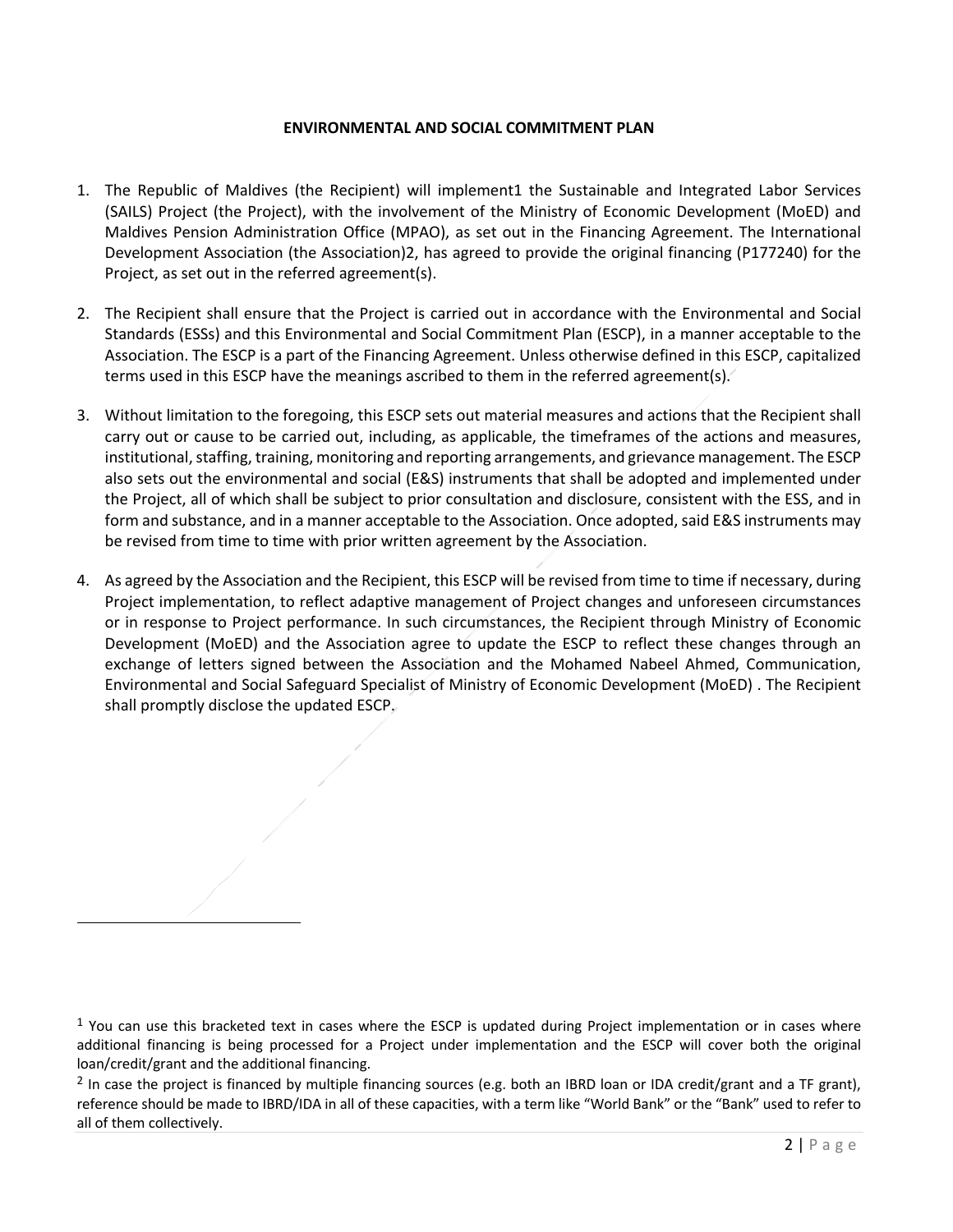|     | <b>MATERIAL MEASURES AND ACTIONS</b>                                                                                                                                                                                                                                                                                                                                                                                                                                                                                                                                                                                                                                                                                                                                                                                                                                                                                                                                                                                                                                                                                                    | <b>TIMEFRAME</b>                                                                                                                                                                                                                                                           | <b>RESPONSIBLE ENTITY</b>                                                                                        |
|-----|-----------------------------------------------------------------------------------------------------------------------------------------------------------------------------------------------------------------------------------------------------------------------------------------------------------------------------------------------------------------------------------------------------------------------------------------------------------------------------------------------------------------------------------------------------------------------------------------------------------------------------------------------------------------------------------------------------------------------------------------------------------------------------------------------------------------------------------------------------------------------------------------------------------------------------------------------------------------------------------------------------------------------------------------------------------------------------------------------------------------------------------------|----------------------------------------------------------------------------------------------------------------------------------------------------------------------------------------------------------------------------------------------------------------------------|------------------------------------------------------------------------------------------------------------------|
|     | <b>MONITORING AND REPORTING</b>                                                                                                                                                                                                                                                                                                                                                                                                                                                                                                                                                                                                                                                                                                                                                                                                                                                                                                                                                                                                                                                                                                         |                                                                                                                                                                                                                                                                            |                                                                                                                  |
| Α   | <b>REGULAR REPORTING</b><br>Prepare and submit to the Association regular monitoring reports on the environmental,<br>social, health and safety (ESHS) performance of the Project, including but not limited to<br>the implementation of the ESCP, status of preparation and implementation of E&S<br>instruments required under the ESCP, stakeholder engagement activities, and<br>functioning of the grievance mechanism(s).                                                                                                                                                                                                                                                                                                                                                                                                                                                                                                                                                                                                                                                                                                         | Quarterly reports to the Association<br>throughout Project implementation,<br>Submit each report to the Association<br>no later than 30 days after the end of<br>each reporting period.                                                                                    | Ministry of Economic<br>Development (MoED),<br><b>Maldives Pension</b><br><b>Administration Office</b><br>(MPAO) |
| B   | <b>INCIDENTS AND ACCIDENTS</b><br>Promptly notify the Association of any incident or accident related to the Project which<br>has, or is likely to have, a significant adverse effect on the environment, the affected<br>communities, the public or workers, including, inter alia, cases of sexual exploitation and<br>abuse (SEA), sexual harassment (SH), and accidents that result in death, serious or<br>multiple injury [specify other examples of incidents and accidents, as appropriate for the<br>type of operation]. Provide sufficient detail regarding the scope, severity, and possible<br>causes of the incident or accident, indicating immediate measures taken or that are<br>planned to be taken to address it, and any information provided by any contractor<br>and/or supervising firm, as appropriate.<br>Subsequently, at the Association's request, prepare a report on the incident or accident<br>and propose any measures to address it and prevent its recurrence.<br>Environment and Safeguard Manager at MoED's PMU will be responsible to undertake<br>any action required incase an incident occurs. | Notify the Association no later than 48<br>hours after learning of the incident or<br>accident.<br>Provide subsequent report to the<br>Association within a timeframe<br>acceptable to the Association.                                                                    | Ministry of Economic<br>Development,<br><b>Maldives Pension</b><br><b>Administration Office</b><br>(MPAO)        |
|     | ESS 1: ASSESSMENT AND MANAGEMENT OF ENVIRONMENTAL AND SOCIAL RISKS AND IMPACTS                                                                                                                                                                                                                                                                                                                                                                                                                                                                                                                                                                                                                                                                                                                                                                                                                                                                                                                                                                                                                                                          |                                                                                                                                                                                                                                                                            |                                                                                                                  |
| 1.1 | <b>ORGANIZATIONAL STRUCTURE</b><br>Maintain a Project Management Unit with qualified staff and resources to support<br>management of ESHS risks and impacts of the Project including Communication and<br>Environment, Social Specialist and hire an Environmental & Social Manager.                                                                                                                                                                                                                                                                                                                                                                                                                                                                                                                                                                                                                                                                                                                                                                                                                                                    | Maintain a PMU including a<br>Communication and Environment,<br>Social Specialist as set out in the<br>financing agreement.<br>Hire an Environmental & Social<br>Manager no later than three months<br>from project effectiveness, and<br>thereafter maintain the position | Ministry of Economic<br>Development                                                                              |
|     |                                                                                                                                                                                                                                                                                                                                                                                                                                                                                                                                                                                                                                                                                                                                                                                                                                                                                                                                                                                                                                                                                                                                         | throughout Project implementation.                                                                                                                                                                                                                                         |                                                                                                                  |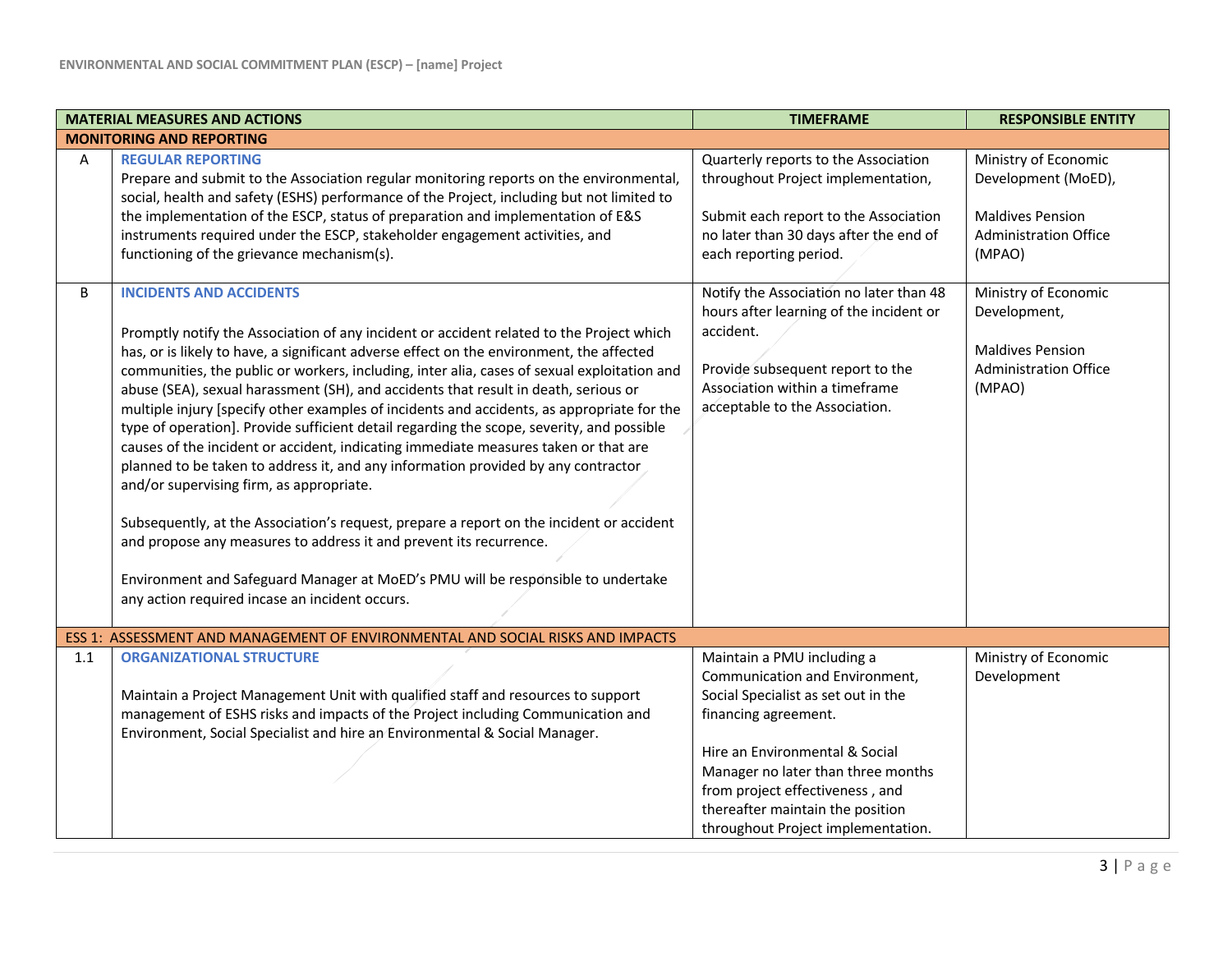|     | <b>MATERIAL MEASURES AND ACTIONS</b>                                                                                                                                                                                                                                                                                                                                                                                                                                                                                                                                                                                                                                                                                                                  | <b>TIMEFRAME</b>                                                                                                                                                                                                                                                                                                                                                                                                                                                                                                                                                                                                                | <b>RESPONSIBLE ENTITY</b>                                                                                 |
|-----|-------------------------------------------------------------------------------------------------------------------------------------------------------------------------------------------------------------------------------------------------------------------------------------------------------------------------------------------------------------------------------------------------------------------------------------------------------------------------------------------------------------------------------------------------------------------------------------------------------------------------------------------------------------------------------------------------------------------------------------------------------|---------------------------------------------------------------------------------------------------------------------------------------------------------------------------------------------------------------------------------------------------------------------------------------------------------------------------------------------------------------------------------------------------------------------------------------------------------------------------------------------------------------------------------------------------------------------------------------------------------------------------------|-----------------------------------------------------------------------------------------------------------|
|     |                                                                                                                                                                                                                                                                                                                                                                                                                                                                                                                                                                                                                                                                                                                                                       | <b>Both Specialist and Manager to be</b><br>housed in PMU at MoED and will lead<br>reporting and monitoring of activities<br>under the two IAs.                                                                                                                                                                                                                                                                                                                                                                                                                                                                                 |                                                                                                           |
| 1.2 | <b>ENVIRONMENTAL AND SOCIAL INSTRUMENTS</b><br>Adopt and implement an Environmental and Social Management Framework (ESMF) for<br>the Project, consistent with the relevant ESSs.                                                                                                                                                                                                                                                                                                                                                                                                                                                                                                                                                                     | Adopt the ESMF from time of project<br>effectiveness, and thereafter<br>implement the ESMF throughout<br>Project implementation.                                                                                                                                                                                                                                                                                                                                                                                                                                                                                                | Ministry of Economic<br>Development,<br><b>Maldives Pension</b><br><b>Administration Office</b><br>(MPAO) |
| 1.4 | <b>TECHNICAL ASSISTANCE</b><br>Ensure that the consultancies, studies (including feasibility studies, if applicable),<br>capacity building, training, and any other technical assistance activities under the Project<br>are carried out in accordance with terms of reference acceptable to the Association, that<br>are consistent with the ESSs. Thereafter ensure that the outputs of such activities<br>comply with the terms of reference.                                                                                                                                                                                                                                                                                                      | Throughout Project implementation.                                                                                                                                                                                                                                                                                                                                                                                                                                                                                                                                                                                              | Ministry of Economic<br>Development,<br><b>Maldives Pension</b><br><b>Administration Office</b><br>(MPAO) |
| 1.5 | CONTINGENT EMERGENCY RESPONSE FINANCING<br>a) Ensure that the CERC Manual as specified the legal agreement includes a description<br>of the ESHS assessment and management for the implementation Component 4:<br>Contingent Emergency Response Component (CERC), in accordance with the ESSs.<br>b) Adopt any environmental and social (E&S) instruments which may be required for<br>activities under Component 4: Contingent Emergency Response Component (CERC) of<br>the Project, in accordance with the CERC Manual and, if applicable, CERC-ESMF or CERC-<br>ESMF Addendum and the ESSs, and thereafter implement the measures and actions<br>required under said E&S instruments, within the timeframes specified in said E&S<br>instruments. | a) The adoption of the CERC manual<br>and, if applicable, other instruments, as<br>relevant in form and substance<br>acceptable to the Association is a<br>withdrawal condition under Section<br>Section III.B.1 of the Financing<br>Agreement for the Project.<br>b) Adopt any required E&S instrument<br>and include it as part of the respective<br>bidding process, if applicable, and in<br>any case, before the carrying out of the<br>relevant Project activities for which the<br>E&S instrument is required. Implement<br>the E&S instruments in accordance with<br>their terms, throughout Project<br>implementation. | Ministry of Economic<br>Development                                                                       |
|     | <b>ESS 2: LABOR AND WORKING CONDITIONS</b>                                                                                                                                                                                                                                                                                                                                                                                                                                                                                                                                                                                                                                                                                                            |                                                                                                                                                                                                                                                                                                                                                                                                                                                                                                                                                                                                                                 |                                                                                                           |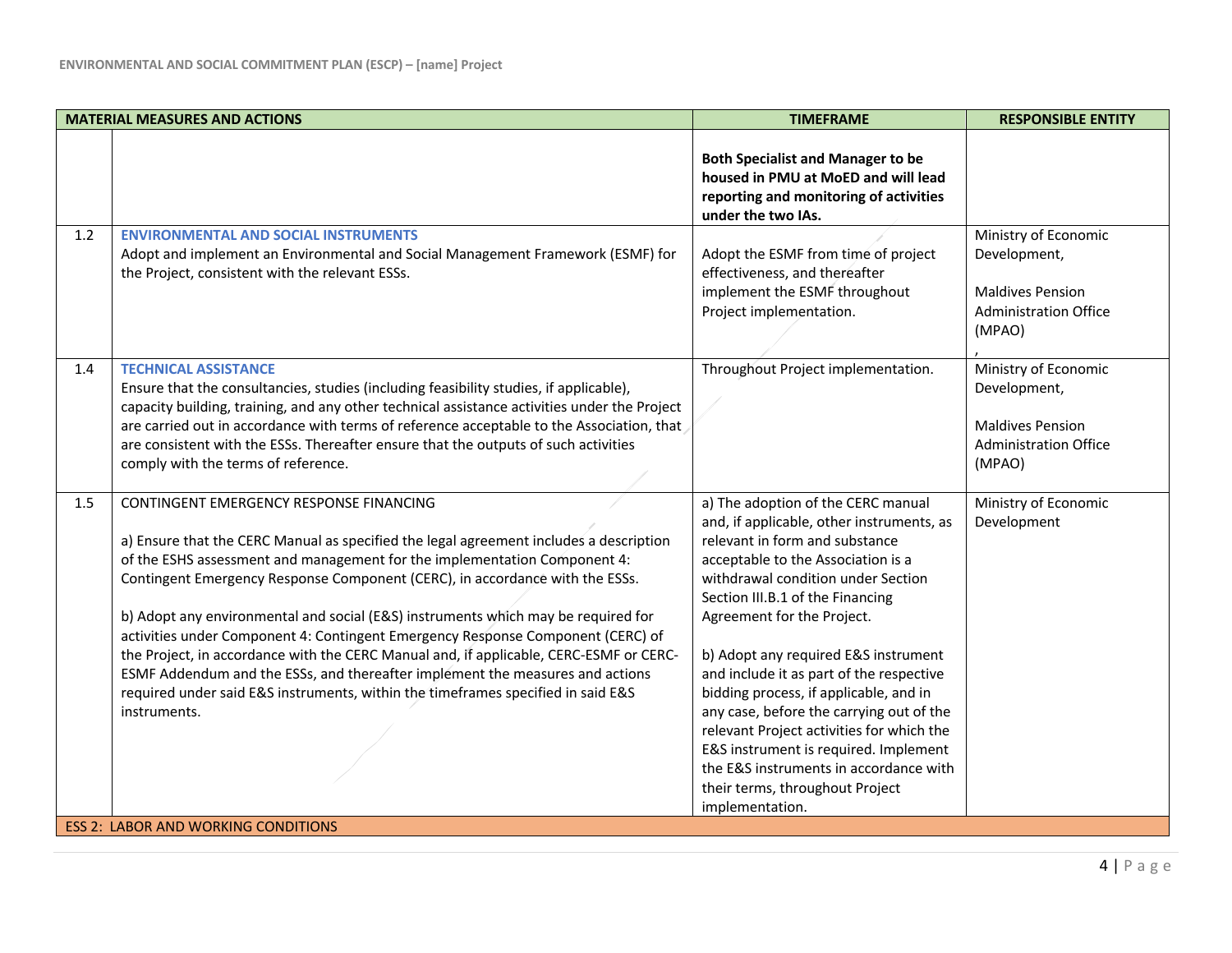|     | <b>MATERIAL MEASURES AND ACTIONS</b>                                                                                                                                                                                                                                                                                                                                                                                                                                                                                                                            | <b>TIMEFRAME</b>                                                                                                                                | <b>RESPONSIBLE ENTITY</b>                                                                                |
|-----|-----------------------------------------------------------------------------------------------------------------------------------------------------------------------------------------------------------------------------------------------------------------------------------------------------------------------------------------------------------------------------------------------------------------------------------------------------------------------------------------------------------------------------------------------------------------|-------------------------------------------------------------------------------------------------------------------------------------------------|----------------------------------------------------------------------------------------------------------|
| 2.1 | <b>LABOR MANAGEMENT PROCEDURES</b><br>Adopt and implement the Labor Management Procedures (LMP) for the Project,<br>including, inter alia, provisions on working conditions, management of workers<br>relationships, occupational health and safety (including personal protective equipment,<br>and emergency preparedness and response), code of conduct (including relating to SEA<br>and SH), forced labor, child labor, grievance arrangements for Project workers, and<br>applicable requirements for contractors, subcontractors, and supervising firms. | Adopt the LMP from the time of project<br>effectiveness, and thereafter<br>implement the LMP throughout Project<br>implementation.              | Ministry of Economic<br>Development<br><b>Maldives Pension</b><br><b>Administration Office</b><br>(MPAO) |
| 2.2 | <b>GRIEVANCE MECHANISM FOR PROJECT WORKERS</b><br>Establish and operate a grievance mechanism for Project workers, as described in the<br>LMP and consistent with ESS2.                                                                                                                                                                                                                                                                                                                                                                                         | Establish grievance mechanism prior<br>engaging Project workers and<br>thereafter maintain and operate it<br>throughout Project implementation. | Ministry of Economic<br>Development<br><b>Maldives Pension</b><br><b>Administration Office</b><br>(MPAO) |
|     | ESS 3: RESOURCE EFFICIENCY AND POLLUTION PREVENTION AND MANAGEMENT                                                                                                                                                                                                                                                                                                                                                                                                                                                                                              |                                                                                                                                                 |                                                                                                          |
| 3.1 | <b>WASTE MANAGEMENT PLAN</b><br>If IT equipment may be procured, the project will prepare a project specific E-waste<br>Waste Management Plan (WMP), to manage hazardous and non-hazardous wastes,<br>consistent with ESS3.                                                                                                                                                                                                                                                                                                                                     | Adopt the E-WMP from the time of<br>project effectiveness, and thereafter<br>implement the E-WMP throughout<br>Project implementation.          | Ministry of Economic<br>Development<br><b>Maldives Pension</b><br><b>Administration Office</b><br>(MPAO) |
|     | <b>ESS 4: COMMUNITY HEALTH AND SAFETY</b>                                                                                                                                                                                                                                                                                                                                                                                                                                                                                                                       |                                                                                                                                                 |                                                                                                          |
| 4.2 | <b>COMMUNITY HEALTH AND SAFETY</b><br>Assess and manage specific risks and impacts to the community arising from Project<br>activities in accordance with the ESMF.                                                                                                                                                                                                                                                                                                                                                                                             | from the time of project effectiveness,<br>and thereafter throughout Project<br>implementation                                                  | Ministry of Economic<br>Development<br><b>Maldives Pension</b><br><b>Administration Office</b><br>(MPAO) |
|     | ESS 5: LAND ACQUISITION, RESTRICTIONS ON LAND USE AND INVOLUNTARY RESETTLEMENT                                                                                                                                                                                                                                                                                                                                                                                                                                                                                  |                                                                                                                                                 |                                                                                                          |
|     | Not currently relevant                                                                                                                                                                                                                                                                                                                                                                                                                                                                                                                                          |                                                                                                                                                 |                                                                                                          |
|     |                                                                                                                                                                                                                                                                                                                                                                                                                                                                                                                                                                 |                                                                                                                                                 |                                                                                                          |
|     | Not currently relevant                                                                                                                                                                                                                                                                                                                                                                                                                                                                                                                                          |                                                                                                                                                 |                                                                                                          |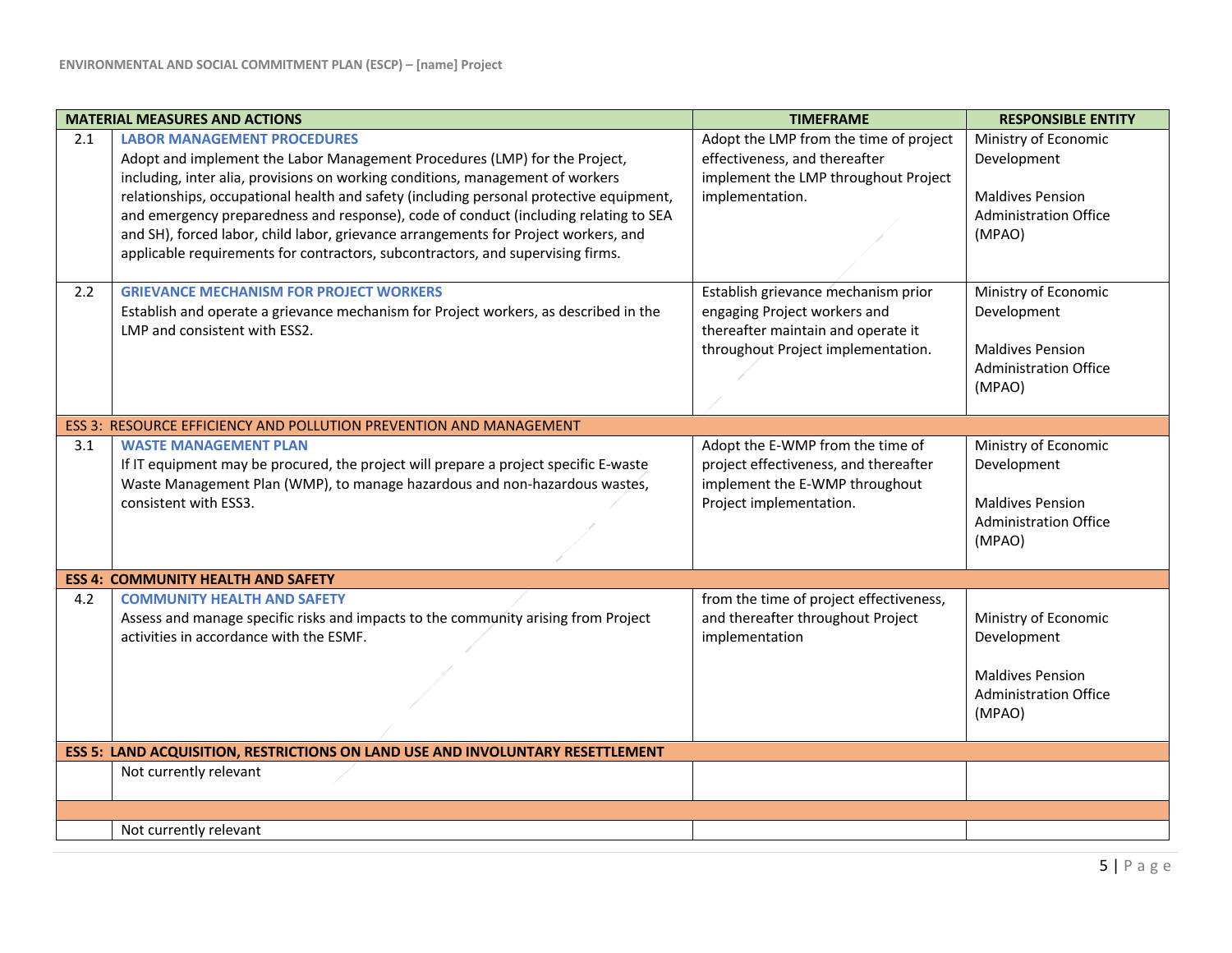|                 | <b>MATERIAL MEASURES AND ACTIONS</b>                                                                                                                                                                                                                                                                                                                                                                                                                                                                                                                                                                                                                                                                                                                                                             | <b>TIMEFRAME</b>                                                                                                                                                                          | <b>RESPONSIBLE ENTITY</b>                                                                                                  |  |
|-----------------|--------------------------------------------------------------------------------------------------------------------------------------------------------------------------------------------------------------------------------------------------------------------------------------------------------------------------------------------------------------------------------------------------------------------------------------------------------------------------------------------------------------------------------------------------------------------------------------------------------------------------------------------------------------------------------------------------------------------------------------------------------------------------------------------------|-------------------------------------------------------------------------------------------------------------------------------------------------------------------------------------------|----------------------------------------------------------------------------------------------------------------------------|--|
|                 |                                                                                                                                                                                                                                                                                                                                                                                                                                                                                                                                                                                                                                                                                                                                                                                                  |                                                                                                                                                                                           |                                                                                                                            |  |
|                 | ESS 7: INDIGENOUS PEOPLES/SUB-SAHARAN AFRICAN HISTORICALLY UNDERSERVED TRADITIONAL LOCAL COMMUNITIES                                                                                                                                                                                                                                                                                                                                                                                                                                                                                                                                                                                                                                                                                             |                                                                                                                                                                                           |                                                                                                                            |  |
|                 | Not currently relevant                                                                                                                                                                                                                                                                                                                                                                                                                                                                                                                                                                                                                                                                                                                                                                           |                                                                                                                                                                                           |                                                                                                                            |  |
|                 | <b>ESS 8: CULTURAL HERITAGE</b>                                                                                                                                                                                                                                                                                                                                                                                                                                                                                                                                                                                                                                                                                                                                                                  |                                                                                                                                                                                           |                                                                                                                            |  |
|                 | Not currently relevant                                                                                                                                                                                                                                                                                                                                                                                                                                                                                                                                                                                                                                                                                                                                                                           |                                                                                                                                                                                           |                                                                                                                            |  |
|                 | <b>ESS 9: FINANCIAL INTERMEDIARIES</b>                                                                                                                                                                                                                                                                                                                                                                                                                                                                                                                                                                                                                                                                                                                                                           |                                                                                                                                                                                           |                                                                                                                            |  |
|                 | Not currently relevant                                                                                                                                                                                                                                                                                                                                                                                                                                                                                                                                                                                                                                                                                                                                                                           |                                                                                                                                                                                           |                                                                                                                            |  |
|                 | <b>ESS 10: STAKEHOLDER ENGAGEMENT AND INFORMATION DISCLOSURE</b>                                                                                                                                                                                                                                                                                                                                                                                                                                                                                                                                                                                                                                                                                                                                 |                                                                                                                                                                                           |                                                                                                                            |  |
| 10.1            | STAKEHOLDER ENGAGEMENT PLAN PREPARATION AND IMPLEMENTATION<br>Adopt and implement a Stakeholder Engagement Plan (SEP) for the Project, consistent<br>with ESS10, which shall include measures to, inter alia, provide stakeholders with timely,<br>relevant, understandable and accessible information, and consult with them in a<br>culturally appropriate manner, which is free of manipulation, interference, coercion,<br>discrimination and intimidation.                                                                                                                                                                                                                                                                                                                                  | Adopt the SEP from the time of<br>effectiveness and thereafter implement<br>the SEP throughout Project<br>implementation.                                                                 | Ministry of Economic<br>Development to in<br>collaboration with Maldives<br><b>Pension Administration</b><br>Office (MPAO) |  |
| 10.2            | <b>PROJECT GRIEVANCE MECHANISM</b><br>Establish, publicize, maintain, and operate an accessible grievance mechanism, to<br>receive and facilitate resolution of concerns and grievances in relation to the Project,<br>promptly and effectively, in a transparent manner that is culturally appropriate and<br>readily accessible to all Project-affected parties, at no cost and without retribution,<br>including concerns and grievances filed anonymously, in a manner consistent with<br>ESS10.<br>The grievance mechanism shall be equipped to receive, register, and facilitate the<br>resolution of SEA/SH complaints, including through the referral of survivors to relevant<br>gender-based violence service providers, all in a safe, confidential, and survivor-centered<br>manner. | Establish the grievance mechanism no<br>later than three months from project<br>effectiveness, and thereafter maintain<br>and operate the mechanism throughout<br>Project implementation. | Ministry of Economic<br>Development in<br>collaboration with Maldives<br><b>Pension Administration</b><br>Office (MPAO)    |  |
|                 | <b>CAPACITY SUPPORT</b>                                                                                                                                                                                                                                                                                                                                                                                                                                                                                                                                                                                                                                                                                                                                                                          |                                                                                                                                                                                           |                                                                                                                            |  |
| CS <sub>1</sub> | Following training may be required:<br>Introduction to ESF, ESMF, SEP and LMP for relevant staff from Ministry of<br>$\bullet$<br>Economic Development, Maldives Pension Administration Office and<br>stakeholders involved in Project extension; Educational Institutions and SOEs.<br>Relevant staff on handling inquiries, complaints and grievances related to the<br>project.                                                                                                                                                                                                                                                                                                                                                                                                               |                                                                                                                                                                                           | Ministry of Economic<br>Development<br>(through the Specialist and<br>Manager)                                             |  |